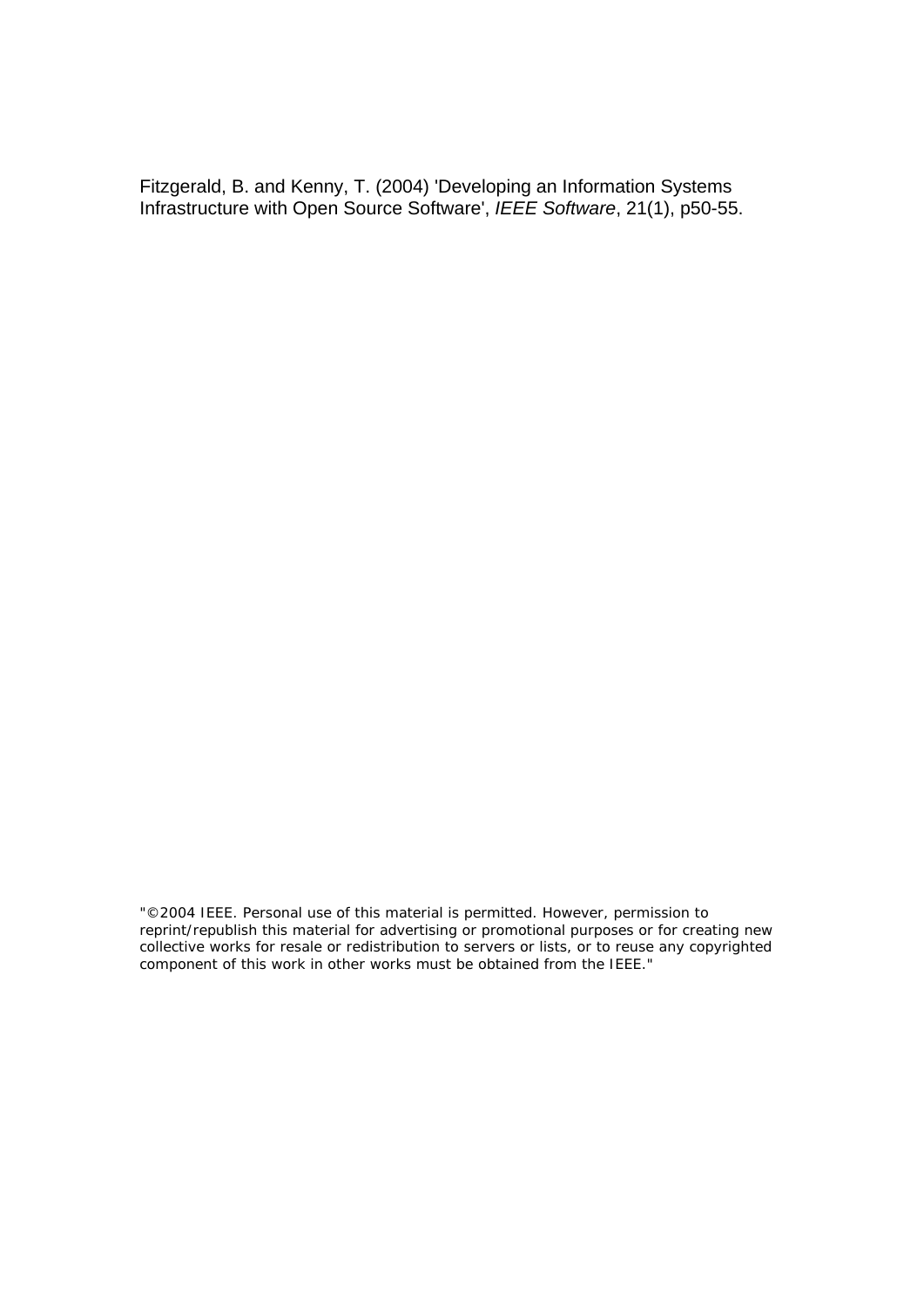# focus developing with open source software

# **Developing an Information Systems Infrastructure with Open Source Software**

**Brian Fitzgerald,** *University of Limerick* **Tony Kenny,** *Beaumont Hospital*

**Beaumont Hospital, one of Ireland's oldest, employs 3,000 staff and has substantial IT requirements. As with many other organizations worldwide, Beaumont's IT budget has significantly decreased since 2000 in the wake of Y** and has substantial IT requirements. As with many other organizations worldwide, Beaumont's IT budget has significantly decreased since 2000 in the wake of Y2K preparation costs. In 2003 alone, it faced an opening  $\epsilon$ 17-million budgetary shortfall. The overall IT environment has heterogeneous application platforms and associated servers, with approximately 1,000 desktop machines to support. Approximately

one-third of these are bordering on obsolete, with 64 Mbytes of RAM or less and clock speeds of less than 300 MHz.

To address the hospital's IT needs, Beaumont is developing and deploying open source software (OSS) systems. Until now, most OSS deployments have been in invisible infrastructure applications running on back-office servers (such as GNU/Linux or Apache). Beaumont has chosen to develop its overall information systems (IS) infrastructure by deploying more visi-

**In the wake of budget shortfalls, Ireland's Beaumont Hospital is addressing its information systems infrastructure needs by turning to open source software. With a two-phase approach, the hospital's IT department is upgrading its application platform and associated server environment.**

ble desktop and front-office OSS applications in addition to GNU/Linux and Apache.

By implementing OSS, Beaumont expects to save over  $\in$  20 million over five years. These results are significant in that few studies have thus far quantified the savings from OSS deployment. In addition, the extra functionality available in the OSS systems often allows for a richer feature set overall.

#### **IS infrastructure**

Beaumont Hospital is implementing its proposed IS infrastructure in two phases. Figure 1 outlines this plan. It reveals a move away from a legacy-application architecture toward a Web-based service-oriented architecture. In Phase 1 (the yellow-shaded areas in the figure), we extensively used OSS components to support this overall architecture. However,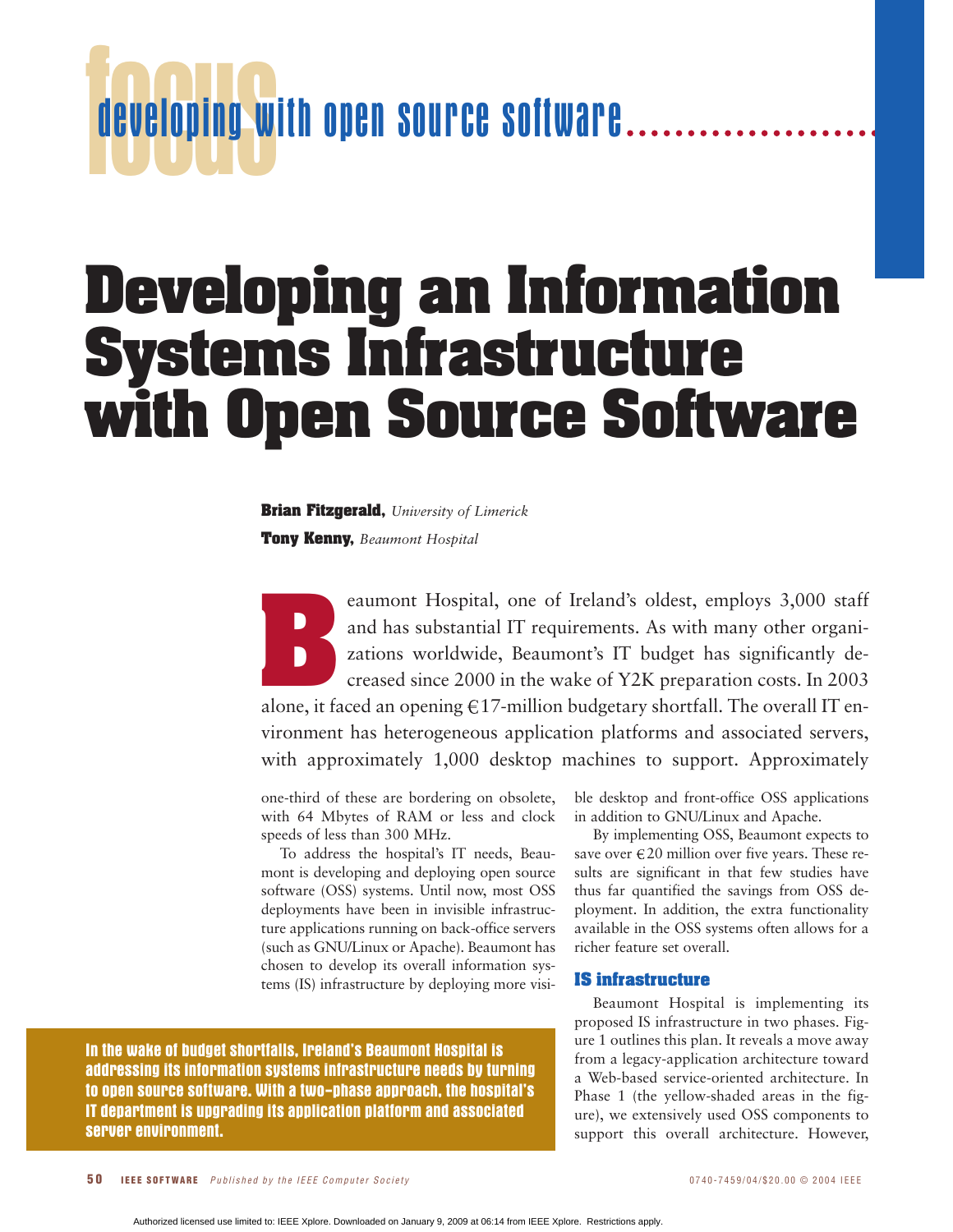

#### **Figure 1. Beaumont Hospital's proposed information systems infrastructure.**

these components will continue to coexist alongside proprietary solutions where the latter offer greater functionality or where they're easier for the hospital's IT department to operate and fulfill requirements satisfactorily. The green-shaded areas in Figure 1 indicate the planned OSS enterprise systems for Phase 2.

#### **Phase 1**

The prospect of an enterprise-wide Linux conversion was daunting. The hospital decided to break up this task into more manageable phases. The first phase, after the initial proof of concept, focused on the desktop and desktopproductivity tools. The second phase has focused on application-support solutions. However, although this is a neat way to characterize the situation from an abstract or managerial perspective, the reality is more messy. Elements of the enterprise solutions—for example, rostering—had actually predated some work on the desktop productivity option set. In general, however, Phase 1 is more accomplishable than Phase 2 because of the risks, organizational impact, and scale of effort involved.

We expect to have a Phase 1 process—that is, an entirely Linux-based desktop environment—implemented by the end of the second quarter in 2004. Progress on Phase 2 is still at a relatively early point, and it's difficult to predict when it will be complete. However, there are some organizational imperatives that demand that at least core aspects of the

current infrastructure be in place due to the retirement of an existing mainframe system in December 2006. To a degree, that bounds the Phase 2 process.

The work in Phase 1 largely relies on selecting and implementing generic products, such as desktop applications, email, and a content management system.

#### **Desktop applications**

Beaumont has deployed the Star Office desktop suite but initially found the deployment problematic for users and the technical staff. Beaumont's IT policy is to follow a thinclient strategy whereby applications are downloaded from the network where practical. The initial implementation was Star Office 5.2, which loaded onto a single Linux server. However, the server became overwhelmed and was then clustered to sustain a dual-server strategy. Despite this, users continued to unpredictably lose network connections. This inevitably increased frustration and tension among the entire work force who were dependent on these tools. A lot of the problems were resolved a few months later with the implementation of Star Office 6, which we installed on the desktop instead.

One of the unexpected benefits has been Star Office's ability to exploit its built-in XML capabilities, which let users structure documents so that sections of the documents can incorporate processing logic—for example,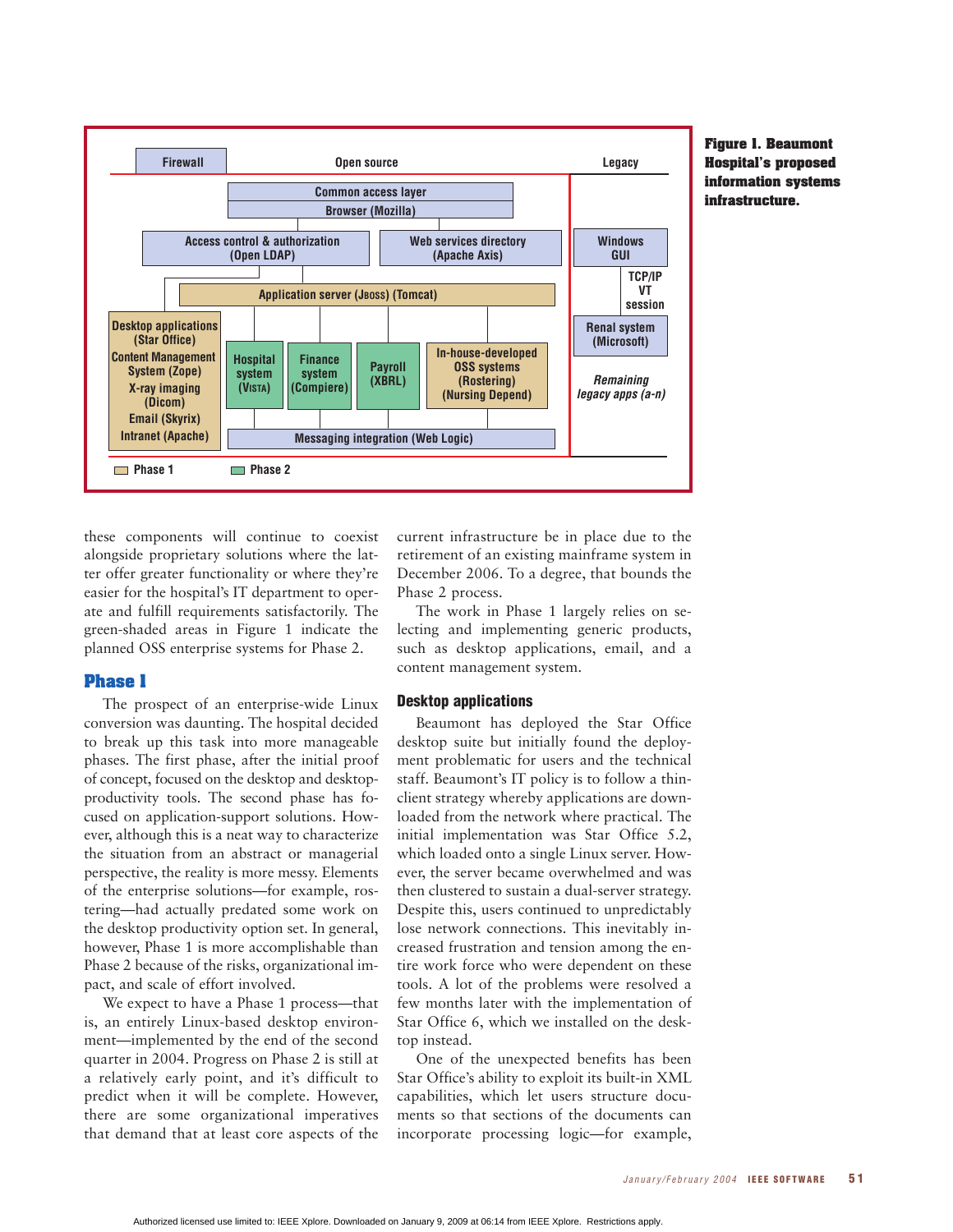**Until relatively recently, most hospitals printed x-ray images on film for viewing on light-boxes (analog mode). Now most x-ray modalities generate digital images.**

creating an online human resources form request that is then automatically routed to the HR department for processing. This provides significant additional functionality over what was previously offered in Beaumont's proprietary desktop applications.

Interestingly, some users—who either already had current alternative products or the money to purchase them—opted not to install Star Office. Approximately 80 users (approximately 8 percent) of the installed base made this choice. However, Beaumont's IT manager informed these staff that they must assume responsibility for upgrading the hardware they use, providing resources for future maintenance upgrades, and so forth.

#### **Content management system**

Beaumont's content management system (CMS) is based on Digital Creation's Zope. The product is downloadable for free, but the implementation in Beaumont cost  $\in$  20,000 in terms of support from a small local software company, OpenApp, that specializes in brokering OSS solutions. Beaumont's CMS provides information such as HR policies, laboratory standard operating procedures, personnel and nursing online forms, minutes of workinggroup meetings, and multidisciplinary patient care documents. The Zope application server lets the IT department automatically manage these documents by using the metatags associated with each document type, which implement rules about how to display information, who is authorized to see it, who can change it, and so on. The IT staff supplemented this approach by closely integrating it with Beaumont's LDAP server, which holds details on every employee. Overall, the experience has been positive, and CMS use is growing.

#### **X-ray imaging**

Until relatively recently, most hospitals printed x-ray images on film for viewing on light-boxes (analog mode). Now most x-ray modalities generate digital images. The international standard *Digital Imaging and Communications in Medicine* has defined a standard way for creating and storing such images. At Beaumont, Sun Microsystems donated a Sun Fire V880 with 1 Tbyte of disk storage for these images. Beaumont's IT staff then developed a solution to let the medical staff retrieve and view the digital images online. This involved writing Perl scripts to extract a DICOM work list from the existing HP-3000-based radiology information system.

Another hospital in Ireland with an equivalent number of beds spent approximately  $\in$  4.3 million to implement a commercial *picture archive and communications system*. (PACS commonly refers to the subsystems for displaying, diagnosing, and reporting on digital images in hospitals.) Beaumont will need to spend an estimated  $\in$  250,000 to upgrade its network's quality to sustain rapid data retrieval. It will also need to purchase additional high-resolution workstations to ensure that the radiologists can make safe, consistent clinical diagnoses. It's likely to spend approximately  $\in$  400,000 on these items. However, Beaumont already spends approximately  $\in$  480,000 for x-ray film annually. So, the hospital should be able to generate funding for this additional investment through internal savings.

#### **Email**

Like many large organizations, Beaumont uses email for internal and external communications, holding an 800-user license for Lotus Domino. There was an organizational demand to expand email coverage to all 3,000 staff, but the cost of this exceeded the tight budget available. The IT staff searched for an alternative email solution and eventually selected the open source Skyrix email package (www.skyrix. com). It provides all the basic email functions that users require, and more important, it provides email access to all 3,000 staff in the organization, a feature that Beaumont's various administrative functions greatly appreciate.

#### **Phase 2**

We can characterize Phase 2 as when the OSS rubber meets the enterprise road. As we mentioned earlier, the work in Phase 1 largely relies on selecting and implementing generic products. However, the hospital's requirements as an enterprise means we must address the classic issues of software and organizational adaptation, integration, conversion, and so on. This involves engaging significant streams of the main hospital's activity. This engagement is bounded by the need to find an alternative solution to existing operational systems, which we will cease to support by December 2006.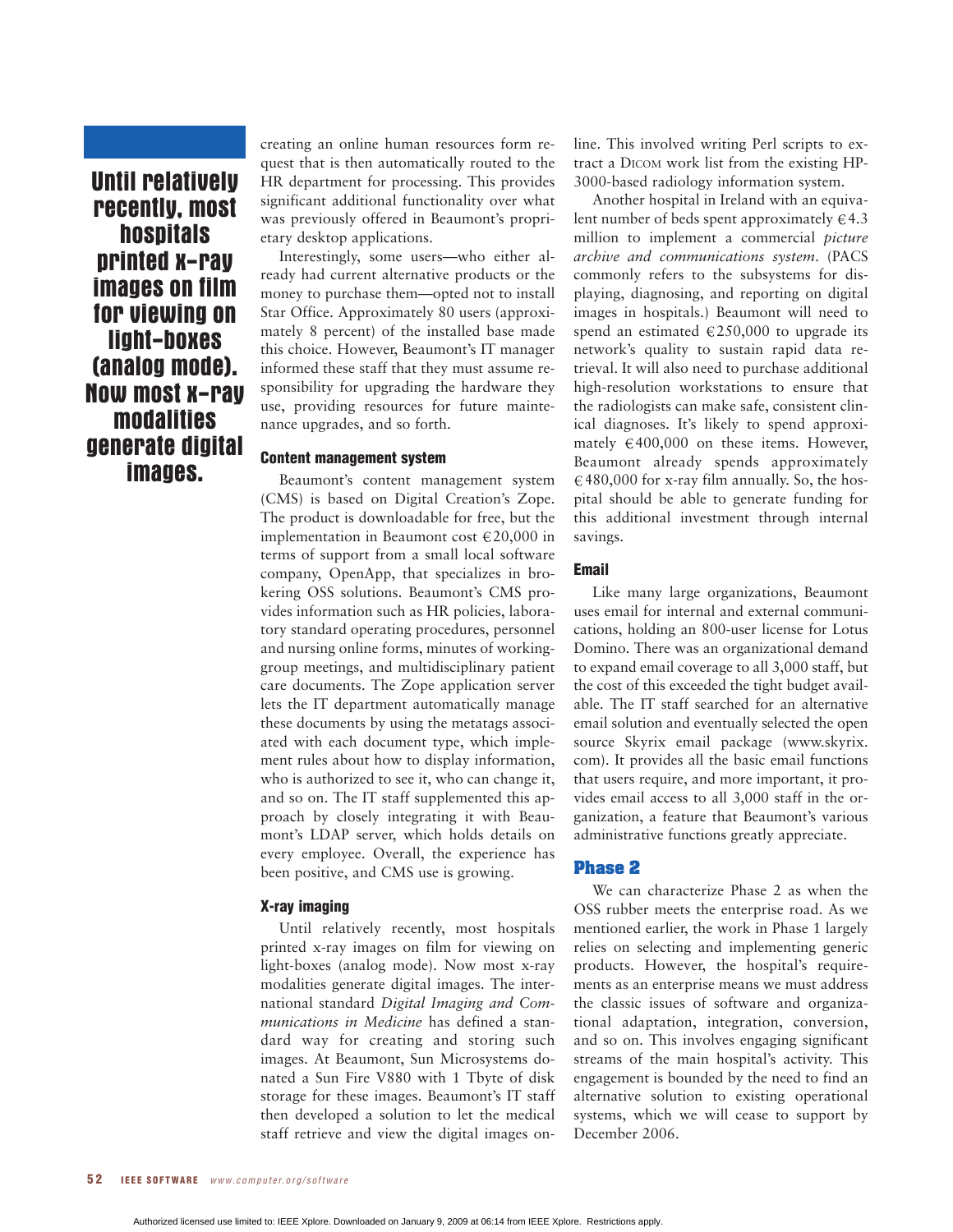## **Table 1**

### **Costs for open source systems versus comparable closed-source solutions for Phase 1**

|                         | <b>OSS solution</b>     |                                              | <b>Closed-source software solution</b> |                                              |
|-------------------------|-------------------------|----------------------------------------------|----------------------------------------|----------------------------------------------|
| <b>Application</b>      | Initial cost $(\in)$    | <b>Total cost</b><br>over five years $(\in)$ | Initial cost $(\in)$                   | <b>Total cost</b><br>over five years $(\in)$ |
| Desktop applications    | 27,500<br>(StarOffice)  | 34.700                                       | 120.000                                | 288,500                                      |
| Content management      | 20,000<br>(Zope)        | 32,100                                       | 126,000                                | 140.200                                      |
| Digital imaging (x-ray) | 150,000                 | 237,000                                      | 4.300.000                              | 7,340,000                                    |
| Application server      | 10,000<br>$(J$ BOSS $)$ | 60,500                                       | 302,000                                | 595,300                                      |
| Email                   | 1.000<br>(SuSE Email)   | 8.700                                        | 110.000                                | 175,000                                      |
| Total                   | 208,500                 | 373,000                                      | 4,960,000                              | 8,540,000                                    |

#### **Vista hospital system**

In terms of an overall hospital information system, Beaumont is investigating the open source VISTA (Veterans Health Information Systems and Technology Architecture, www. va.gov/vista\_monograph). VISTA is a richly functional integrated solution developed by the Veterans Administration of the US Department of Defense over the past 20 years. It has been thoroughly field-tested over 25 years in the US. It is also used in Germany, Finland, and Nigeria. It's supported by an enthusiastic and active community of users (www.hardhats. org), who provide support to all the application's users.

#### **Compiere financial system**

Beaumont has also positively evaluated Compiere (www.compiere.org), a fully functional open source financial management system that appears to offer the same (or richer) degree of functionality as the current proprietary applications in place. The application is written in Java and runs on Oracle or Post-Gres. The developers made it available as open source because they recognized that the marketing investment necessary to go head-tohead against the more established financial solutions was so significant that it diverted their efforts from service and product development.

#### **Payroll system**

Beaumont has developed several internal systems that it's offering to others as open source software. One of these systems concerns staff rostering, which supports the process of creating nursing, medical, and other rosters. This area is characterized by a great variation in rules and work practices as well as the necessity to ensure that the requisite skills, from a medical and nursing point of view, are available on each shift.

An interesting aspect of this latter development is that the system incorporates rulesbased logic—using the Extensible Business Rules Language (XBRL) to express it as a set of business rules. Beaumont intends to expand this development to incorporate a payroll capability in the rostering system and to develop a full payroll system in XBRL, thus saving the  $\in$  95,000 annual fee being paid to a vendor for this service. This is especially interesting because developing in-house payroll systems is virtually unheard of in Irish organizations today.

#### **Reasons for moving to OSS**

Researchers have given much attention to the motivation of individual OSS developers but haven't focused much on the motivations of organizations deploying OSS. Beaumont's motivations fell into two categories: principle and pragmatism.

#### **Principle**

Beaumont's primary desire was to get the best possible return for the taxpayers' money. As Table 1 shows, the initial savings of OSS over closed-source alternatives for Phase 1 were approximately  $\in$  4.7 million. When viewed over a five-year period, the savings amount to approximately  $\in$ 8.2 million. Beaumont Hospital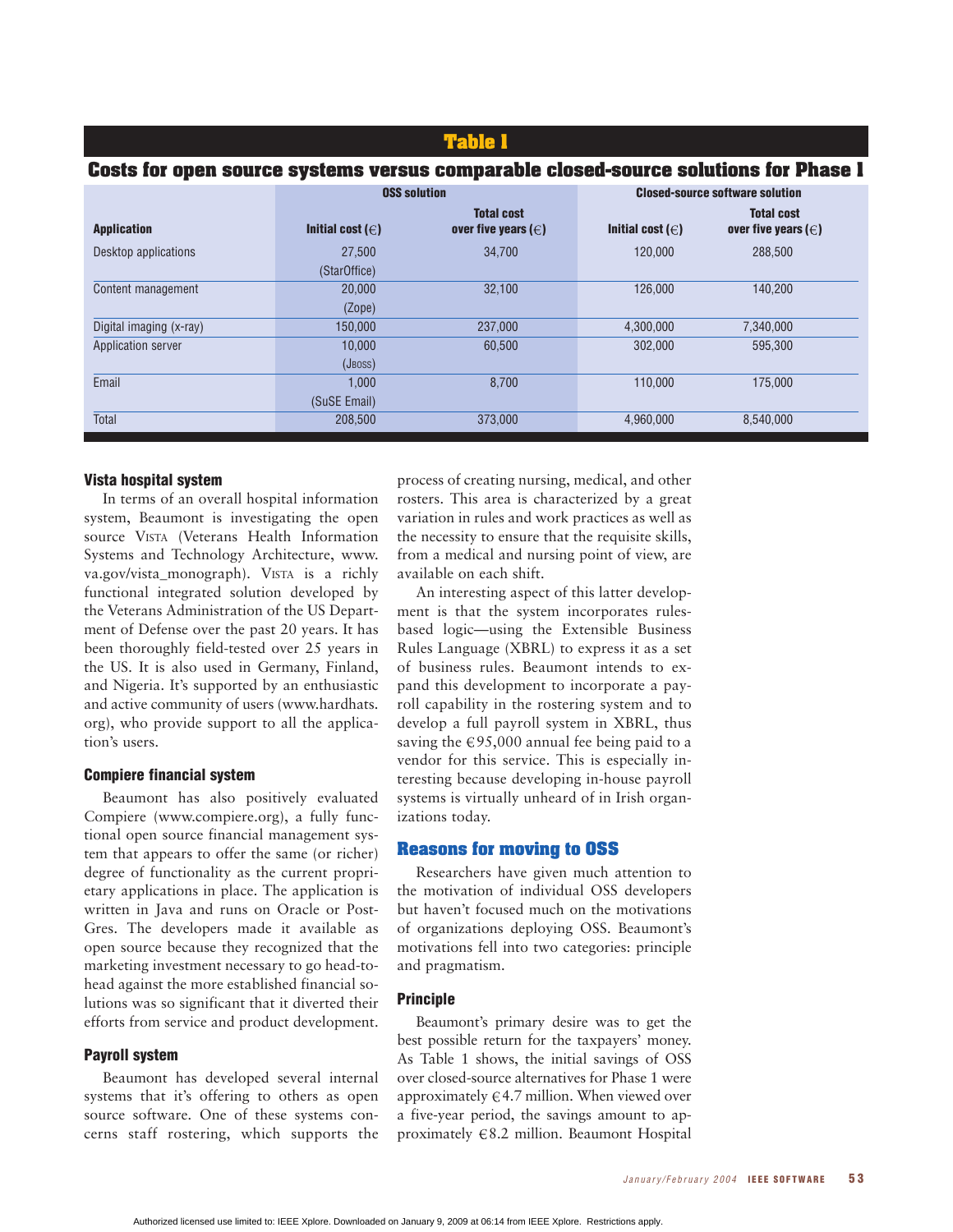# **Table 2**

### **Estimated costs for OSS versus comparable closed solutions for Phase 2**

|                                    | <b>OSS solution</b>  |                                              | <b>Closed-source software solution</b> |                                              |
|------------------------------------|----------------------|----------------------------------------------|----------------------------------------|----------------------------------------------|
| <b>Application</b>                 | Initial cost $(\in)$ | <b>Total cost</b><br>over five years $(\in)$ | Initial cost $(\in)$                   | <b>Total cost</b><br>over five years $(\in)$ |
| VISTA (for 1,000 concurrent users) | $1.700.000*$         | 2.500.000                                    | 7.400.000**                            | 12.400.000                                   |
| Compiere                           | 10.000*              | 60,000                                       | 761.000                                | 1,500,000                                    |
| Integrated payroll                 | 75,000               | 97.500                                       | 95,000                                 | 475,000                                      |
| Total                              | 000,000,00           | 2,700,000                                    | 8,300,000                              | 14,300,000                                   |

*\* The costs for VISTA and Compiere assume the use of proprietary databases. If the hospital used OSS databases, the savings would be even greater.*

*\*\* These costs were quoted to another organization and have been adjusted so as to apply to Beaumont.*

uses academic discounts for most of these components; thus, the costs for a typical commercial organization implementing such proprietary packages would be even higher.

Table 2 shows the estimated initial cost and the cost savings that will accrue over a fiveyear period from the deployment of the Phase 2 OSS enterprise solutions. Again, the initial savings of almost  $\epsilon$ 6.5 million and the ongoing savings over a five-year period of almost  $£12$  million are significant.

Calculating the total cost of ownership of software acquisition is complex. To do so, we must consider several areas, including software purchase, maintenance and upgrade costs, hardware purchase and maintenance costs, and administrative costs. In Beaumont, we chose to focus in depth on software purchase as well as maintenance and upgrade costs, and we calculated these total costs over a five-year period. In these calculations, we made every effort to compare like with like, in that the estimate of the comparable costs is based on prior experience in Beaumont or on two alternative estimates.

#### **Pragmatism**

Given the contraction in Beaumont's IT budget, the hospital was faced with either reducing its overall level of service to cope with these restrictions or finding cheaper alternatives. Beaumont's IT staff already had experience with Unix applications, so the transition wasn't as radical as it would have been if the operation experience was based on GUI-enabled systems administration.

The ideology of free access to source code wasn't really a factor in Beaumont's decision to deploy OSS solutions. The IT manager admits that OSS in the Beaumont case amounts to "zero cost or as cheap as possible." Indeed, this is evident in the choice of Star Office rather than the free open source equivalent Open Office IT management's decision to purchase Star Office was based on the availability of support directly from Sun.

#### **Lessons learned**

Beaumont perceived an element of risk in deploying OSS-based solutions. Open source systems lack the comfort zone that a commercially acquired solution provides; rather, support comes from bulletin boards and the like. So, top management support is critical. However, given that there are no slick marketing campaigns for OSS, Beaumont's users have become involved in identifying and acquiring OSS solutions. It's become a unifying process organizationally, blurring the traditional lines between internal IT staff and users.

Also, because OSS is more or less free, there's often the misperception that service and support should also be correspondingly priced, which is a difficult mindset to break. Although the OSS phenomenon is sometimes characterized as a threat that will stifle the local software development industry, agile small to medium-sized enterprises anywhere in the world can leverage the innovative OSS model as an infrastructure on which to create new business opportunities.

The "free rider" issue, whereby individuals or organizations merely receive all the benefits of the OSS development work of others and never contribute anything themselves, has also been identified as a major problem for OSS. Although Beaumont isn't likely to contribute to the Linux kernel's code base, for example, they are keen on contributing to the OSS community. They've made several applications